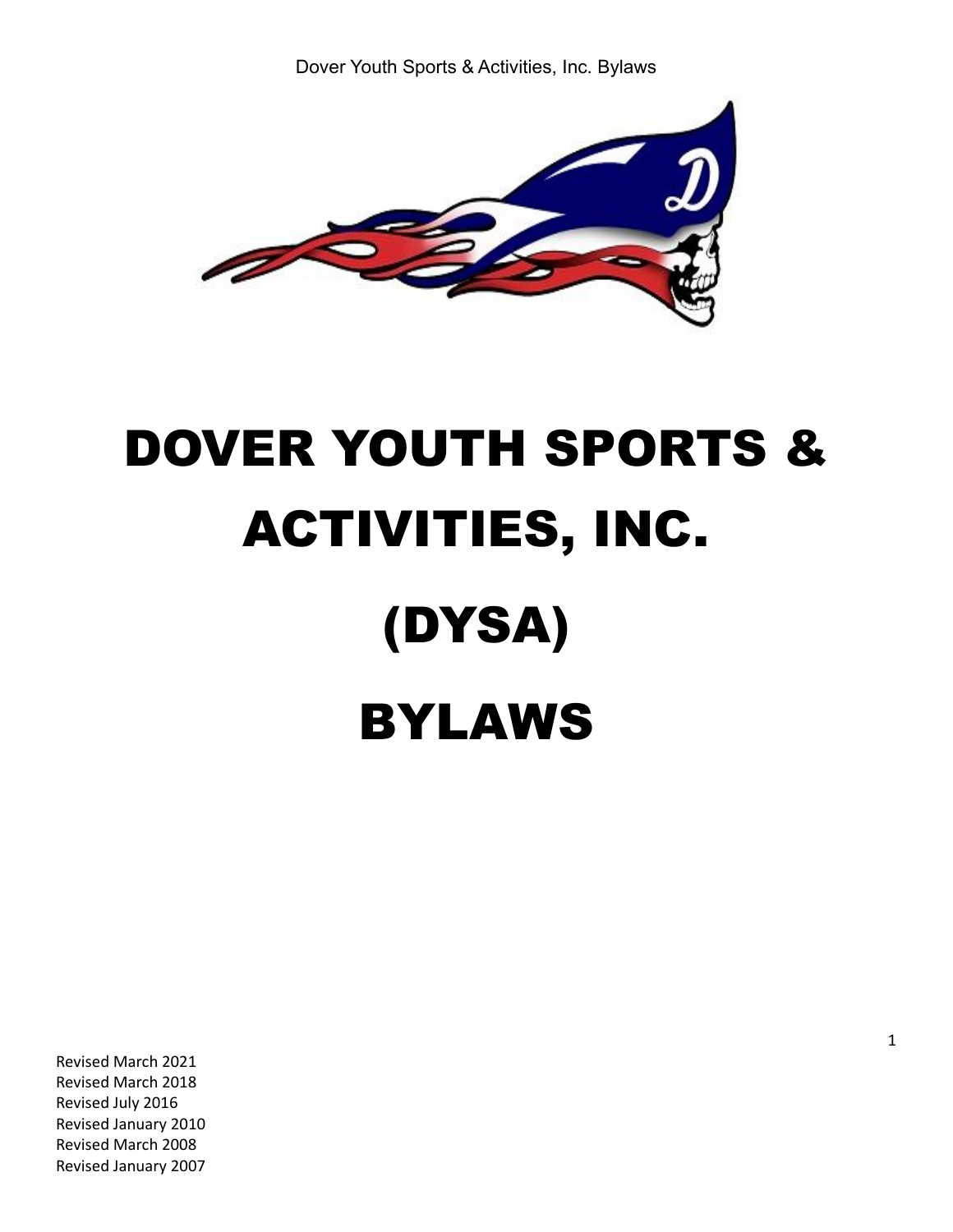#### TABLE OF CONTENTS

- **ARTICLE I - NAME OF ORGANIZATION**
- **ARTICLE II - PURPOSE OF DYSA**
- **ARTICLE III - MEMBERSHIP**
- **ARTICLE IV - BOARD OF DIRECTORS**
- **ARTICLE V - BOARD MEETINGS**
- **ARTICLE VI - ELECTION OF BOARD OF DIRECTORS**
- **ARTICLE VII - RESIGNATIONS AND DISMISSALS OF BOARD MEMBER**
- **ARTICLE VIII - DISCIPLINARY POLICIES**
- **ARTICLE IX - PLAYER / CHEERLEADER ELIGIBILITY**
- **ARTICLE X - LIABILITY, INSURANCE, AND CERTIFICATION**
- **ARTICLE XI - FINANCIAL POLICIES**
- **ARTICLE XII AMENDMENTS AND REVISIONS TO THE BYLAWS**
- **ARTICLE XIII - DISSOLUTION**
- **Article XIV – ELECTION of HEAD COACHES**
- **Article XV - SUCCESSION PLAN**
- **ARTICLE XVI - ADOPTION**
- **ARTICLE XVII - CODE OF CONDUCT**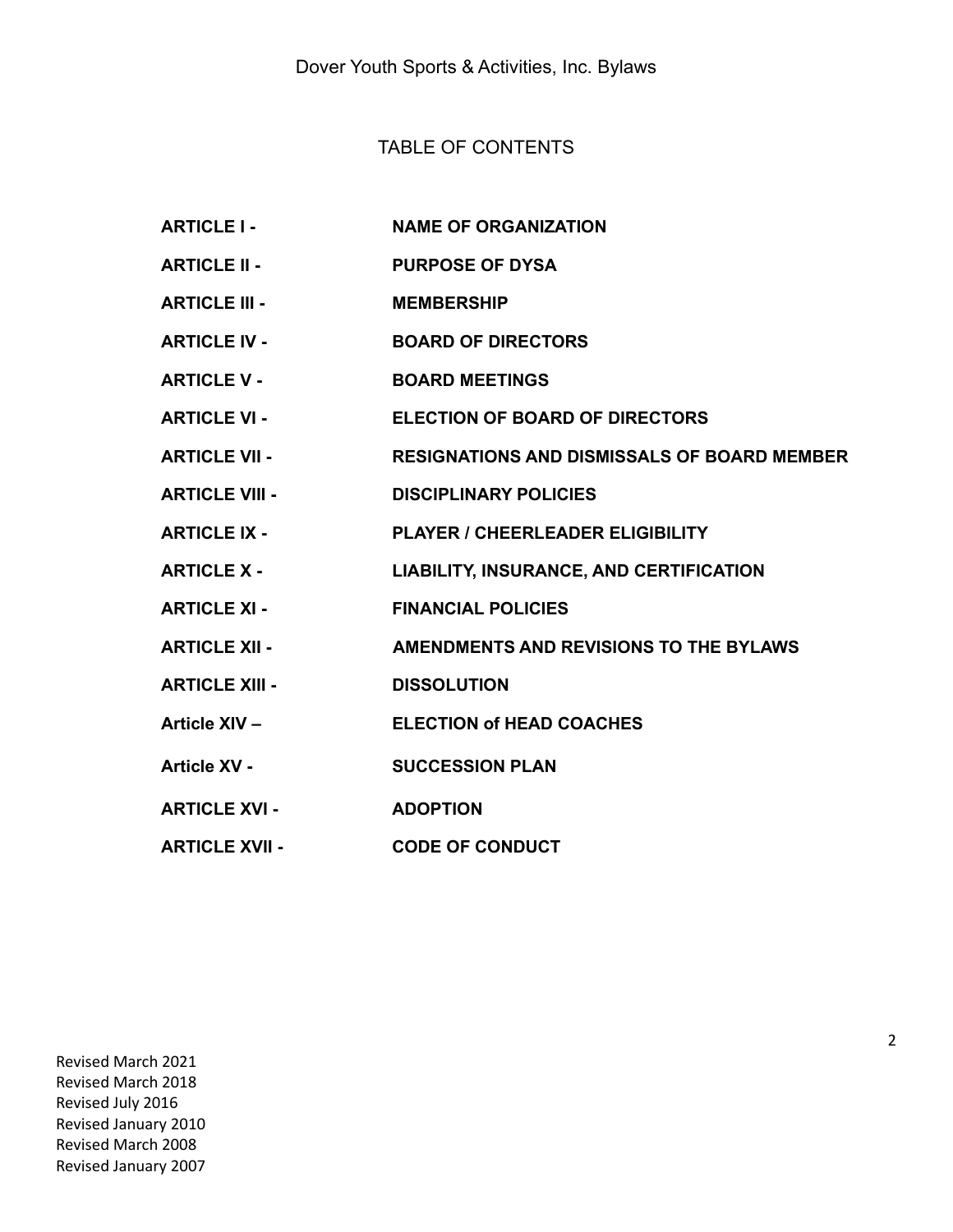Article I – Name of Organization

- 1. This organization shall be known as Dover Youth Sports & Activities Inc. (DYSA), otherwise known as Dover Patriots Football & Cheerleading.
- 2. The physical address of this organization is 1330 Sydney Dover Rd., Dover, Florida 33527, a recreational park leased from the Hillsborough County Parks and Recreation Department.
- 3. This organization is incorporated as a non-profit organization established in Hillsborough County in 1983. The Federal Employer Identification number is 59-2388052, and Certificate of Exemption number is 39-8012096202-2.
- 4. The name of this organization or the name of any member in conjunction with DYSA shall not be used in any way and/or for any purpose not appropriately related to promoting the purpose of the organization is strictly forbidden.

Article II – Purpose of DYSA

- 1. The purpose of this organization is to give the youth of the surrounding community to learn the skills of football and cheerleading and/or other sports.
- 2. Offering the ability to play youth sports without regards to race, color, nationality, sex or religion.
- 3. Provide a safe opportunity for youth to develop good sportsmanship and physical fitness.
- 4. Members of DYSA, (participants, parents, and/or volunteers) shall be held to the highest moral principles: no profanity, tobacco use, alcohol or any other intoxicants shall be allowed within the park area.

Article III – Membership

- 1. Members of Dover Youth Sports Activities Inc, shall include:
	- A) Parents/legal guardians gain membership by registration their children either as a player or cheerleader. They must also be in good standing.
	- B) Team Member: Team members shall include head Coaches and Assistant Coaches. These also have completed a Coaches certification class and submitted a Hillsborough County background check and must have a badge with picture supplied by DYSA.
	- C) Supporting Member A member by supporting DYSA either through their financial or volunteer service.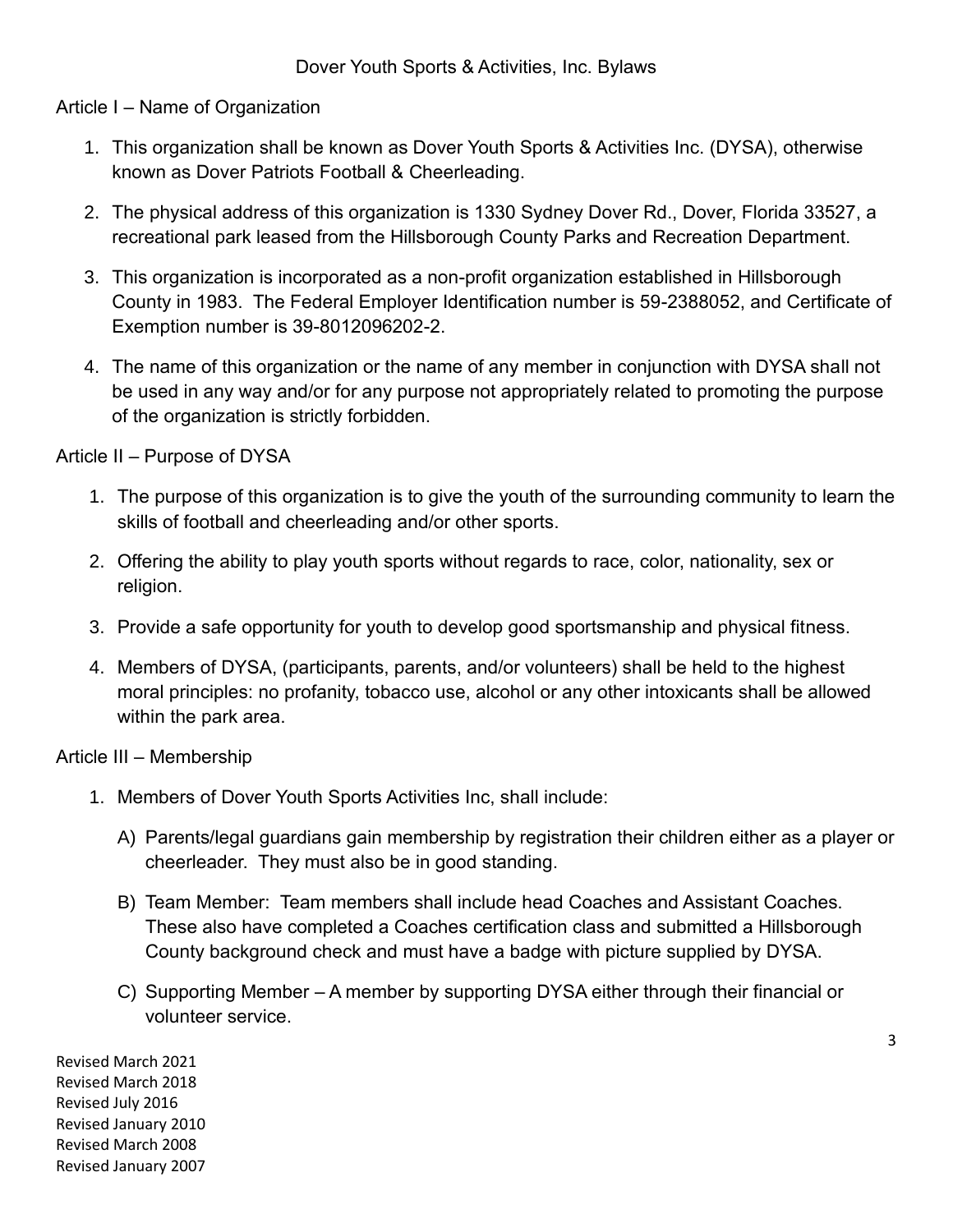D) To be considered as a member in good standing, one must have fulfilled all volunteer and financial obligations determined by DYSA Board of Directors.

Article IV – Board of Directors

- 1. The Board of Directors shall consist of up to twenty-four elected members: Eight Executive Officers, Eleven Operating Officers and Five board positions. Candidates for positions on the Board of Directors shall be held as in Article VI
- 2. The Executive Officers in order shall be President, Vice President, Treasurer, Athletic Director Assistant Athletic Director, Cheer Director, Assistant Cheer Director and Secretary.
- 3. The Operating Officers shall be Football Equipment Manager, Assistant Football Equipment Manager, Cheer Equipment Manager, Assistant Cheer Equipment Manager, Concession Manager, Assistant Concession Manager, Parent Liaison, Field Site Coordinator, Assistant Field Site Coordinator, Registration Coordinator, Assistant Registration Coordinator .
- 4. All Executive and Operating board positions shall be a two-year position. Positions will be on a rotating every other year. During odd number years the President, Cheer Director, Assistant Athletic Director, Secretary, Football Equipment Manager, Assistant Concession Manager, Parent Liaison, Field Site Coordinator, Assistant Registration Coordinator, Assistant Cheer Equipment shall be voted in. During even numbered years the Vice President, Assistant Cheer Director, Athletic Director, Treasurer, Cheer Equipment Manager, Concession Manager, Registration Coordinator, Assistant Field Site Coordinator and Assistance Football Equipment Manager shall be voted in for the following year.
- 5. The Board of Directors shall include the positions of Tri-County trustees. There shall be a minimum of six trustees. The positions for Tri-County TRUSTEES shall be as follows: President, Vice President, Football Athletic Director, Cheer Director and two alternates.
- 6. The primary function of the Board of Directors is to function as the governing body of this organization. This includes but is not limited to the financial and administrative decisions pertaining to DYSA.
- 7. Each board member present, *excluding the President,* shall have one vote in any and all matters being brought before the Board. Absentee votes are not allowed unless they have been submitted in a sealed envelope with Board Members initials over the flap. If the matter involves a current Board Member, that member shall be excluded from the voting process.
- 8. Board Member positions shall begin on the first day of the new season of the current year and run through the end of the regular season of the same current year.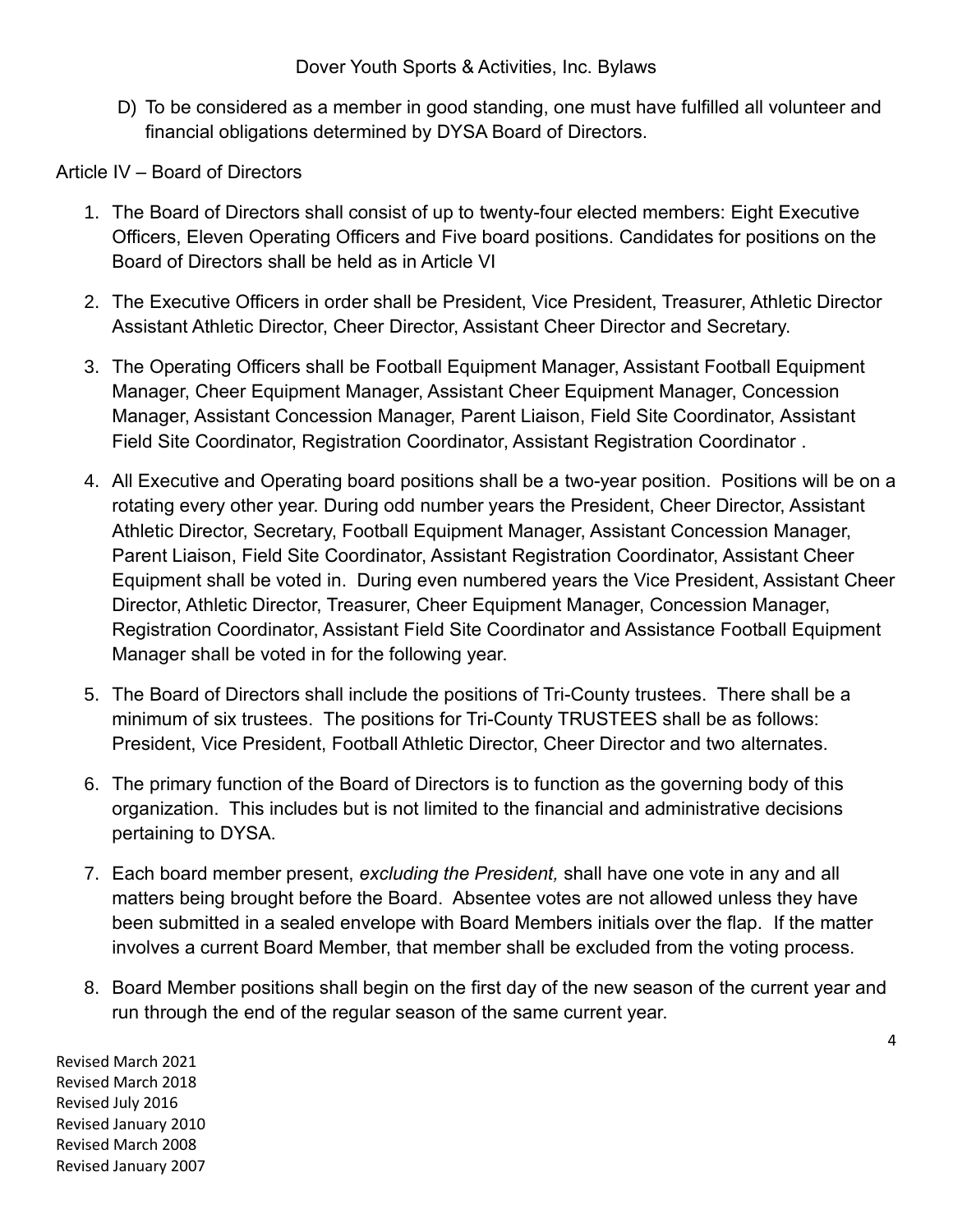- 9. Open Board Members will have a term of one year.
	- 1. Media
	- 2. Spirt Store
	- 3. Game Day Announcer
	- 4. Assistant Game Day Announcer
	- 5. Fundraiser Coordinator
- 10.A person holding a board position shall be permitted to Head coach a team as long as it does not interfere with the responsibilities of the board position held. It is highly recommended the President, Vice President and Cheer Director do not hold Head Coaching position.
- 11.There shall not be a limit as to the number of times a Board Member may be re-elected to a position.
- 12.Board Members that miss 2 unexcused consecutive meetings in a row without notice they will be given a verbal warning by the President. Excused is defined as text, call, email, or by letting an Executive Board member know. On the 3rd unexcused meeting will be an automatic dismissal.

Article V – Board Meetings

- 1. The President shall be the chairman at all board meetings. In his/her absence, the Vice President shall head the meetings.
- 2. All regular scheduled board meetings shall be governed by Robert's Rules of Order.
- 3. All members of DYSA shall be permitted to attend regular scheduled meetings. They shall however only be heard during the open forum at regular scheduled meetings and must give 24 hours' notice to the President.
- 4. Regular scheduled board meetings shall be held at a minimum of once a month at a set time and date as determined by the new board of directors each January.
- 5. All minutes from the prior meeting will be distributed to the Executive Board of Directors via email one week prior to the next board meeting. All other board members will receive a copy of the minutes at the scheduled Board meeting. After Minutes have been approved, approved copies of minutes need to be sent out via email to all Board Members within 48 hours.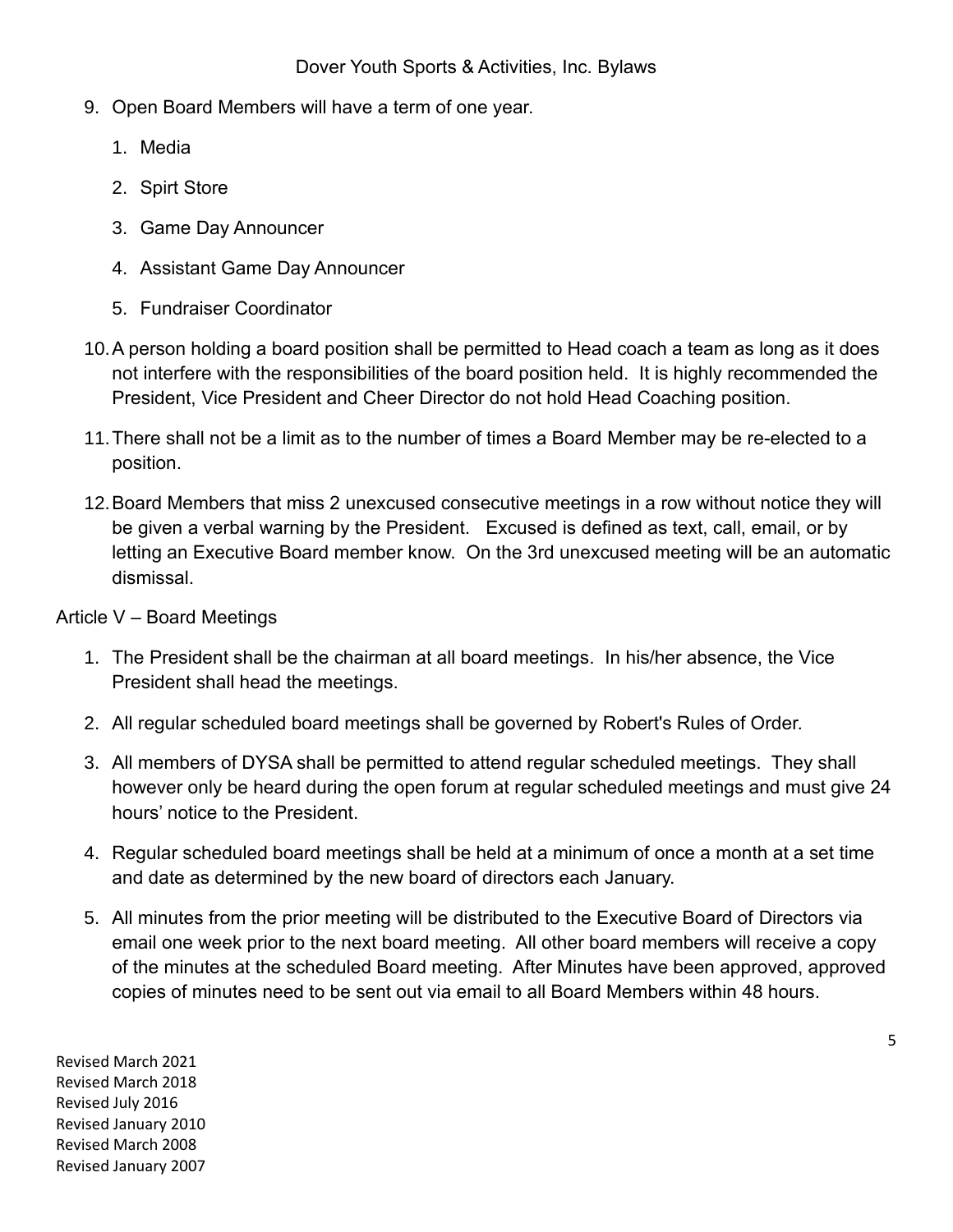- 6. The President has the authority to call a special meeting whenever deemed necessary with at least 24 hours' notice to all member in good standing.
- 7. All decisions shall be made with a simple majority vote as long as there is 51% of the members in good standing are present. The President shall vote to break a tie.
- 8. All votes are final after adjourned time.
- 9. A master notebook of all meeting minutes will be kept in the board room which will contain a copy of DYSA Bylaws, Tri-County Bylaws, monthly agenda, minutes and financial reports of board meetings.
- 10.Any board member may request a special board meeting with the simple majority of the board in agreement.

Article VI – Election of Board of Directors

- 1. To be eligible to run for a position on the executive board the candidate must have held affiliation with DYSA for a minimum of two year and be in good standing. One year in an Open board position; One year in a operating board position. They also must have an interview with the current board of Directors prior to the date of elections.
- 2. To be eligible to run for a position on the operating board the candidate must have held affiliation with DYSA for a minimum of one year and be in good standing. They also must have an interview with the current board of Directors prior to the date of
- 3. To be eligible to run for a open position the candidate must be a current member of DYSA in good standing.
- 4. Candidates shall only submit for one position at a time. More than one submission for a board position will be rejected.
- 5. Nominations for open positions on the Board of Directors shall take place beginning two weeks prior to the last home game of the regular season.
- 6. Nominations should be submitted with the individuals name, address, phone number and position desired. An individual may nominate himself. A picture with Bio will be displayed will *two weeks prior to final vote.*
- 7. All votes shall be cast by secret ballot.
- 8. A simple majority vote shall determine the winner of the position.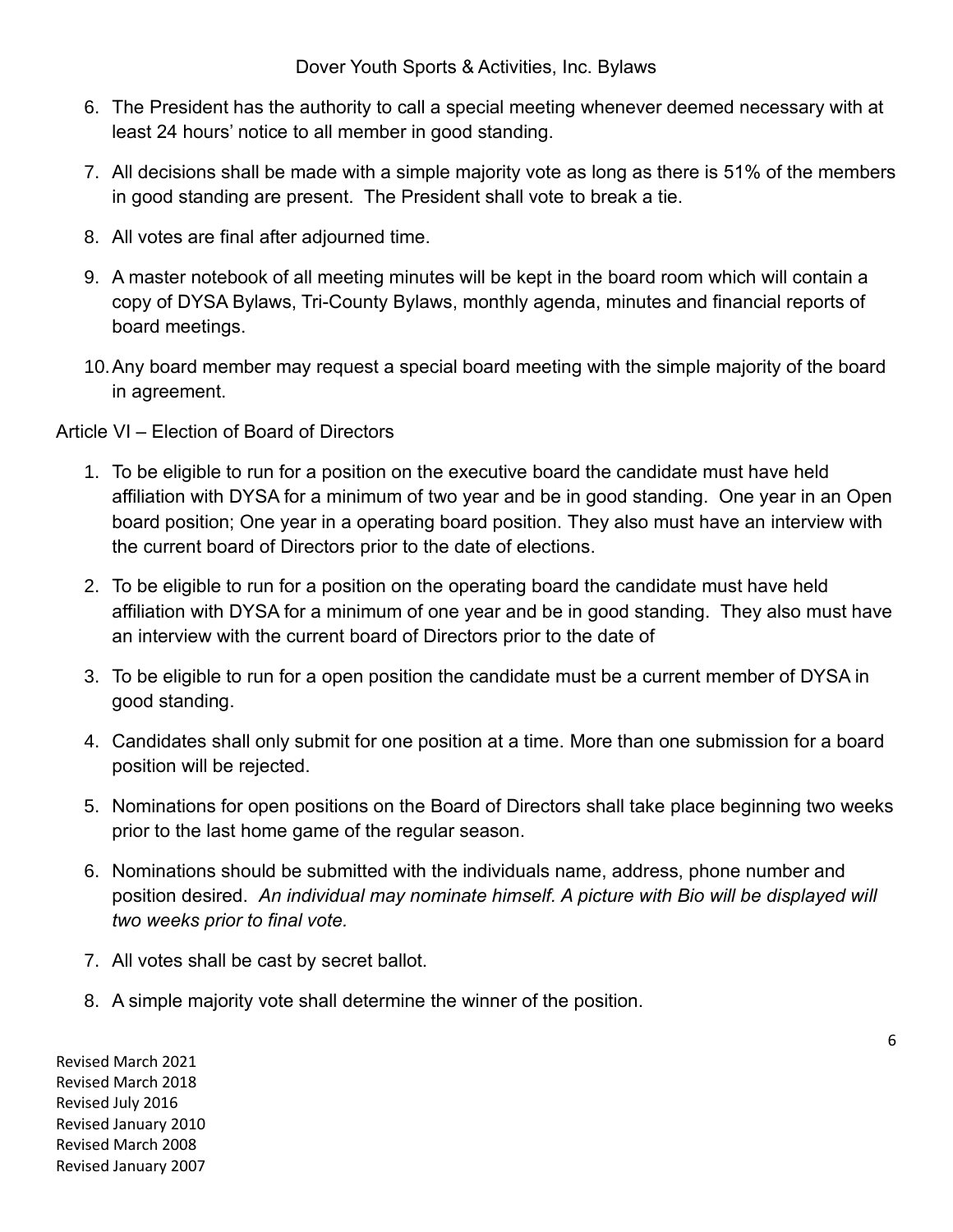- 9. Vacancies on the Board of Directors shall be filled by a majority vote of the current during the first opportunity with the approval of the Executive Board.
- 10.Vacancies on Board of Directors that occur between elections will be by a simple majority vote of the current Board of Directors.

Article VII – Resignation or Dismissal of Board Members

- 1. Aboard member may resign by submitting a letter of resignation to the Board of Directors.
- 2. For board member to dismissed, it shall require a formal letter of complaint to the Board of Directors. The board member involved shall be notified of a meeting to discuss the proposed dismissal, suspension, or other action to be taken against said board member.
- 3. Any action, discussed in Article VII (2), to be taken shall take a majority vote of the current Board of Directors.
- 4. The President shall recommended members to vacancies left by resignations or dismissals, to be voted on by the Board of Directors.

Article VIII – Disciplinary Policies

- 1. Any violation of DYSA Bylaws, TCYFCC Bylaws, park rules, by any member of DYSA may be subject to disciplinary action by the DYSA Board of Directors.
- 2. Any action by a parent, family member, or member of DYSA deemed inappropriate, not in the best interest of the organization may be subject to disciplinary action by the DYSA Board of Directors.
- 3. For a complaint to be considered by the Board of Directors it must be submitted in writing to the President or Vice President within forty-eight hours.
- 4. The President may appoint a disciplinary committee of no more of three board members. The committee will report in writing of their findings and recommendations within seventy-two hours of complaint. The Board of Directors will upon a majority vote determine the disciplinary action to be taken. Disciplinary actions include but not limited to probation, suspension or expulsion for the remainder of the season of the participants.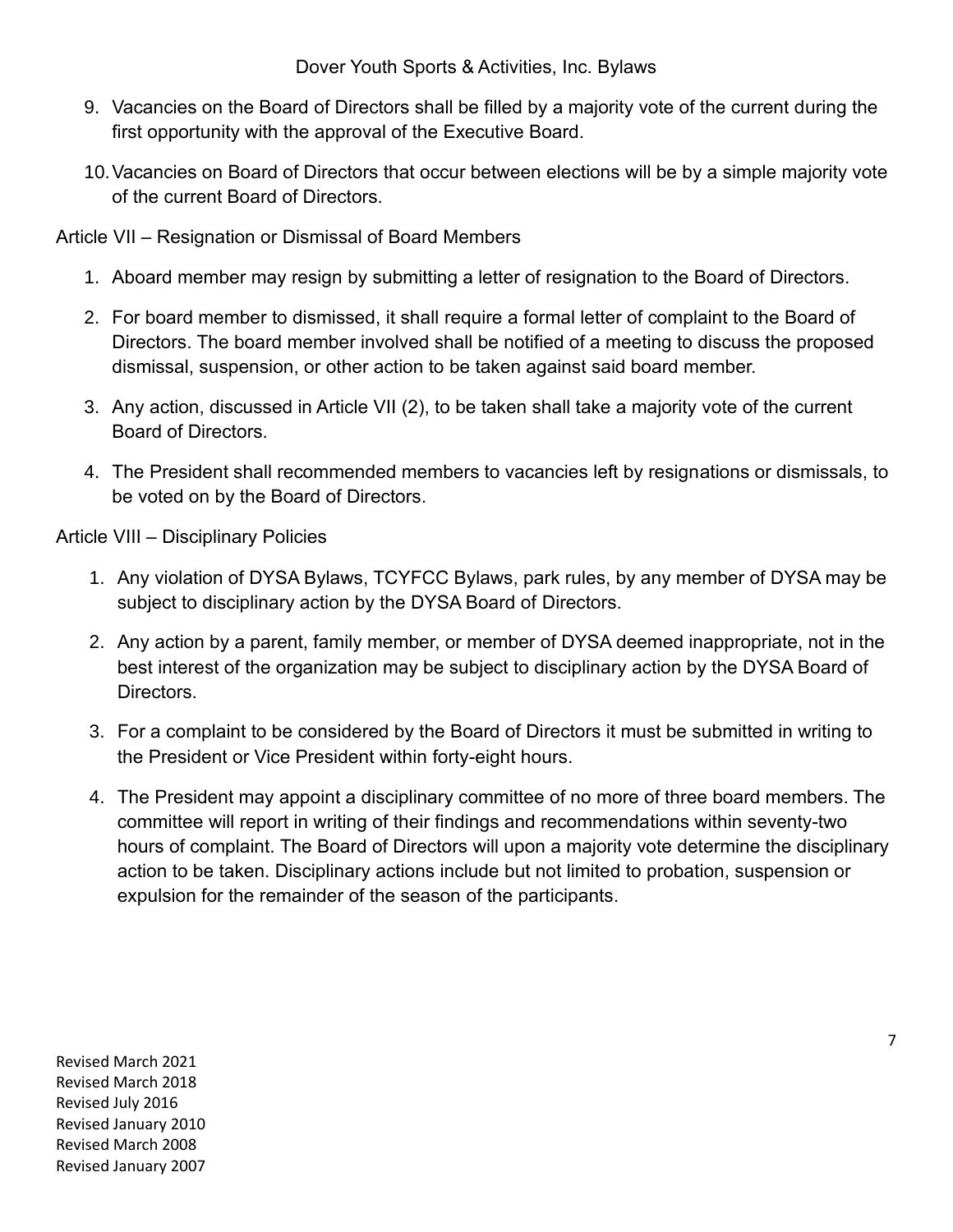#### Article IX – Player/Cheerleader Eligibility

- 1. All players/cheerleaders shall submit a non-refundable deposit in order to be placed on the registration roster. Every player shall complete a registration packet and paid in full prior to being placed on a roster.
- 2. No registration will be accepted to those that have outstanding debts to DYSA unless approved by majority vote through the Board of Directors. Cases of financial hardship need to be addressed to the Board of Directors in writing prior to the child being placed on a roster. The Board of Directors will make a decision in regard to the petition within 30 days.
- 3. Any child, regardless of sex or color shall be eligible to be either a player or cheerleader with DYSA.
- 4. A child finishing the prior season in good standing with DYSA is a veteran and eligible to reregister during the first registration date.
- 5. For a child to be considered a returning veteran participant, the volunteer and concession hours must have been completed during the previous season.
- *Volunteer Hours are described as follows:*
	- o *Buy-Out offered is available – To be determined by executive board members.*
	- o *Each Football Player / Cheerleader's family will be responsible for completing two- twohour shifts.*
	- o *Concession Stand on Practice Nights, two-two hour shifts in the Concession Stand on Home Game Days, and two additional hours, for a total of 10 Hours. The Penalties for not completing.*
	- o *Volunteer Hours will be as follows. If no hours have been completed by the First Regular Scheduled Home Game the child will forfeit participation until the family has met the Volunteer obligations. If half of the Volunteer Hours are not completed by the Fourth Regular Scheduled*
	- o *Home Game, the child will forfeit participation until the family has met the Volunteer obligations.*
	- o *If hours are not completed by the last Regular Scheduled Home Game, the child will forfeit participation in Play Offs, Super Bowl and All Stars.*
	- o *Team Parent / Coaches will be exempt from the above but are required to complete Game Day two-hour Concessions Stand Shift and or Front gate.*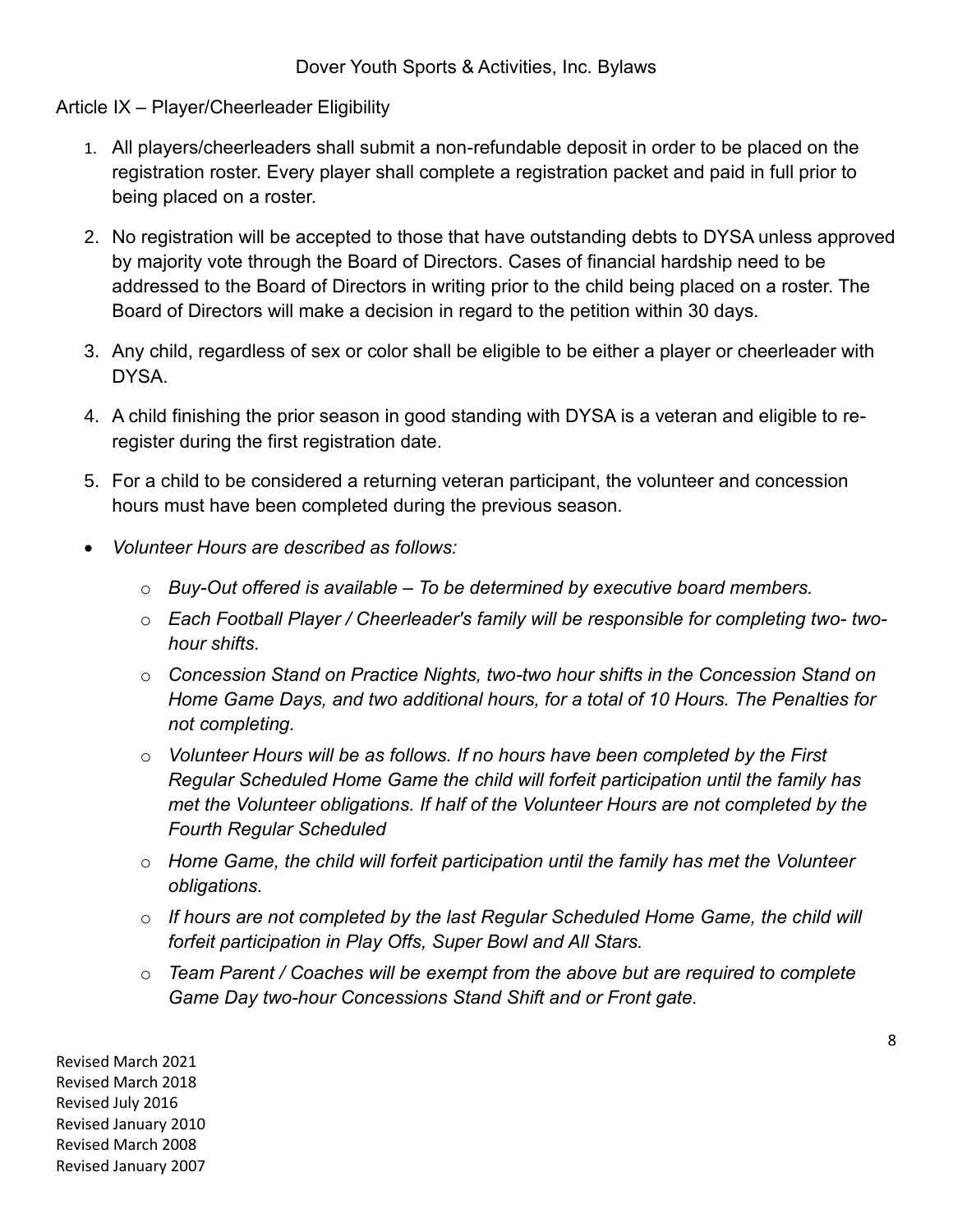- o *Mandatory Duties for Each Team after completion of their home game will be as follows:*
	- o *Mighty Might, Trash Pick-Up*
	- o *Pee Wees, Trash Pick-Up*
	- o *Midgets, Trash Pick-Up, Dump Garbage Cans*
	- o *Junior Varsity, Trash under bleachers Pick-Up*
	- o *Varsity, Trash under bleachers Pick-Up*
	- o *Coaches Responsibility to have completed before they leave.*

6. Every player/cheerleader shall be responsible for turning in required paperwork, birth certificates, physical forms and fees prior to the equipment or gear being given to the player/cheerleader. The order of registration shall be:

- a) Current Board of Directors children.
- b) Returning Coaches' children
- c) Returning players/cheerleaders
- d) Siblings of returning players/cheerleaders.
- e) New Coaches' children
- f) New players/cheerleaders.

Article X – Liability, Insurance and Certification

- 1. The Dover Youth Sports Activities Board of Directors assumes no responsibility for injuries to participants or representatives, nor damage to property utilized in its activities.
- 2. All players, cheerleaders, coaches, officials, parents, spectators, and others, all of whom participate or attend at their own risk.
- 3. Accident Insurance must be carried on each player and cheerleader through the TCYFCC. The deductible or co-pay shall be the responsibility of the parent or guardian. Any other insurance carried by the parent or guardian shall be the primary insurance therefore leaving the TCYFCC insurance as the secondary insurance.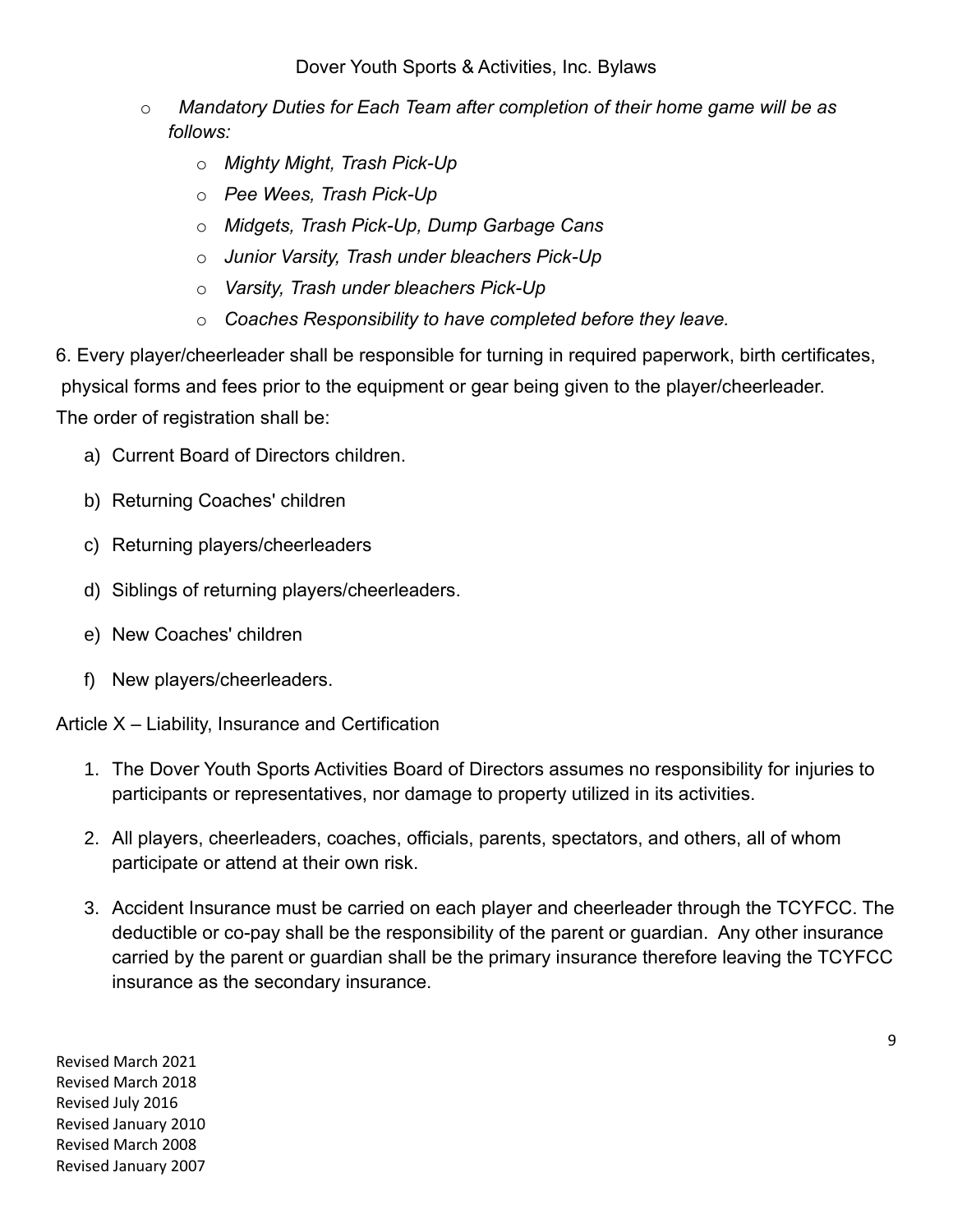- 4. All Board of Directors, Coaches, Team Parents, Water Personnel shall be required to submit a background check.
- 5. All Coaches, Team Parents, Water Personnel over the age of 18, Board Members shall be certified by attending the classes held by Hillsborough County Parks and Recreation (In person and/or online courses).
- 6. Each Board Member shall be CPR certified and All coaches.

Article XI – Financial Policies

- 1. All monies collected shall be counted by the person turning in the funds and the Treasurer or an Executive Board Member if the treasurer is not available.
- 2. A receipt shall be signed by both parties and given to the person turning in the money with the purpose of the money, and where it was collected.
- 3. All monies collected and distributed shall be recorded and kept in an orderly bookkeeping system.
- 4. All reimbursements or refunds must be submitted in writing to the Treasurer. Refunds must be approved by the Board of Directors.
- 5. All requests for scholarships must be submitted in writing to the President or Treasurer. All requests will be taken on a first come, first serve basis.

Article XII – Amendments and Revisions to the Bylaws

- 1. Review and revision shall be conducted on a bi-yearly basis by the Executive Board of Directors prior to the regularity scheduled January meeting.
- 2. All proposed changes will be submitted to the Board of Directors during January for review.
- 3. All proposed changes shall require a 2/3 majority vote during the February meeting and be finalized and adopted for the next two years.

Article XIII – Dissolution

1. No part of the unrestricted retained earnings of the organization or profit shall be distributed to its members upon dissolution of the organization.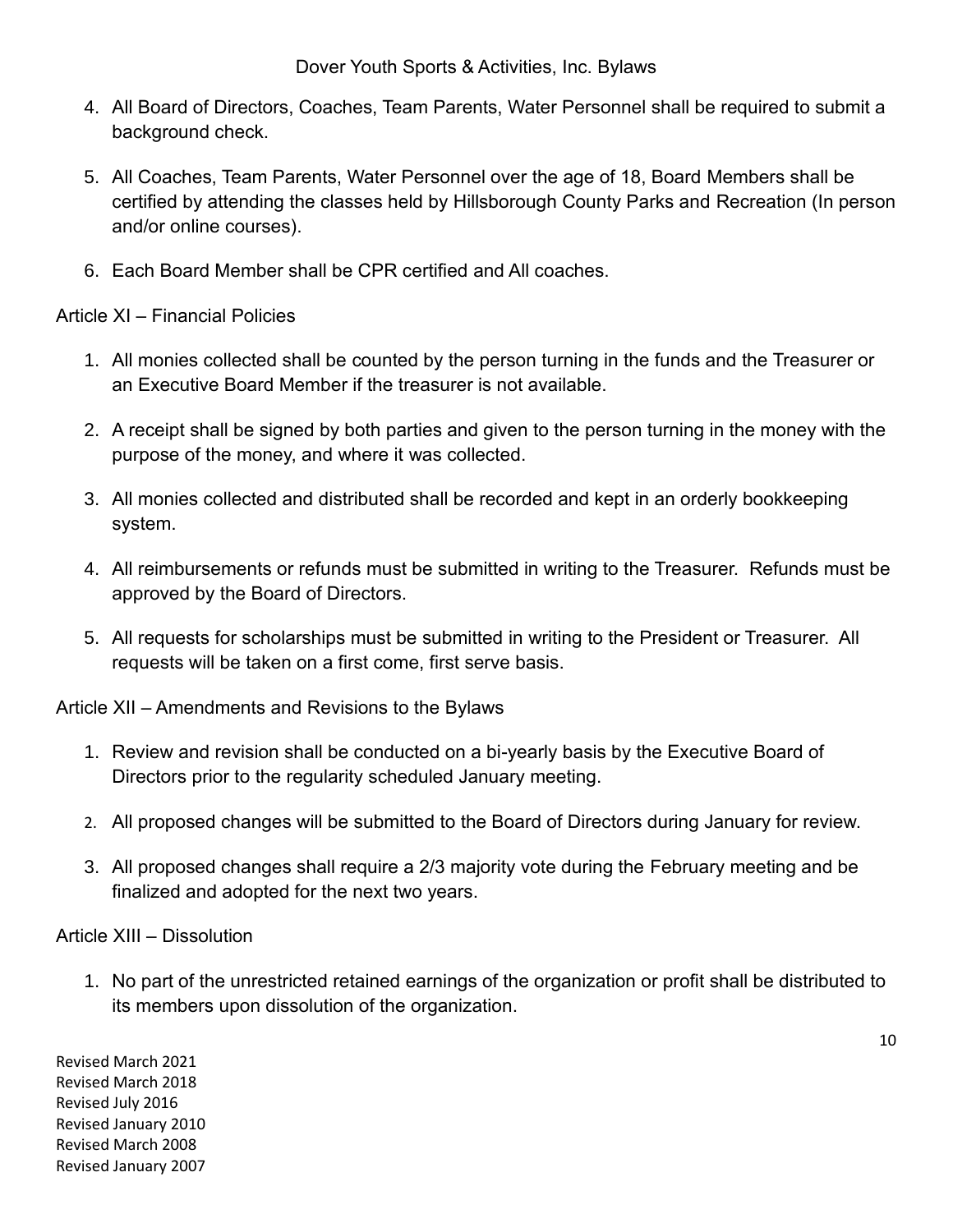2. All assets after payments of all debts shall revert to the TCYFCC for distribution in equal percentages to other organizations within the conference.

Article XIV – Election of Head Coaches

- 1. All Head Coaching positions shall only be for one season.
- 2. Head Coaches positions shall be voted in no later than a month prior to the start of the regular season and run through the last day of post season play depending on the current season results.
- 3. Head Coaches Nominations shall be submitted with the individuals name, address, phone number and position desired. An individual may nominate themselves. A picture with Bio will be submitted within two weeks of the final vote.
- 4. The Executive Officers shall vote on all Head Coaching positions.
- 5. Dismissal of any Coach (Head or Assistant) shall be voted by the Executive Officers.

### Article XV - Succession Plan

In the even that any Executive Officer position becomes vacant or are unable to fulfill their responsibilities due to; long term absence, resignation or termination/removal by 2/3 (two thirds) vote of the current Board of Directors, the following plan shall be followed.

In the event the President is unable to fulfill his/her duties, the Vice President or next in line based on hierarchy outlined in Article IV of the Dover Patriots' bylaws, shall assume the responsibility as President until a special election is held to vote for Interim President. In the event the entire Executive Board is unable to fulfill their duties, the next in line based on hierarchy outlined in Article IV, Section 3 of the Dover Patriots' bylaws, shall assume the responsibility as President until a special election is held to vote for the Interim executive positions.

The Board of Directors shall nominate and elect all interim Executive Officer positions through a special election to be called within 30 days. For this event only, any current board member wishing to run for an interim position may retain their current position during the interim election process. Prior to accepting the interim role said member must resign their current position. The election of an interim Executive Officer will be considered a special board meeting. This meeting will only be open to the current Board of Directors. A majority vote is required in order for an interim Executive Officer member to serve. (A majority vote is defined as "more than ½ of the entire Board of Directors present.") There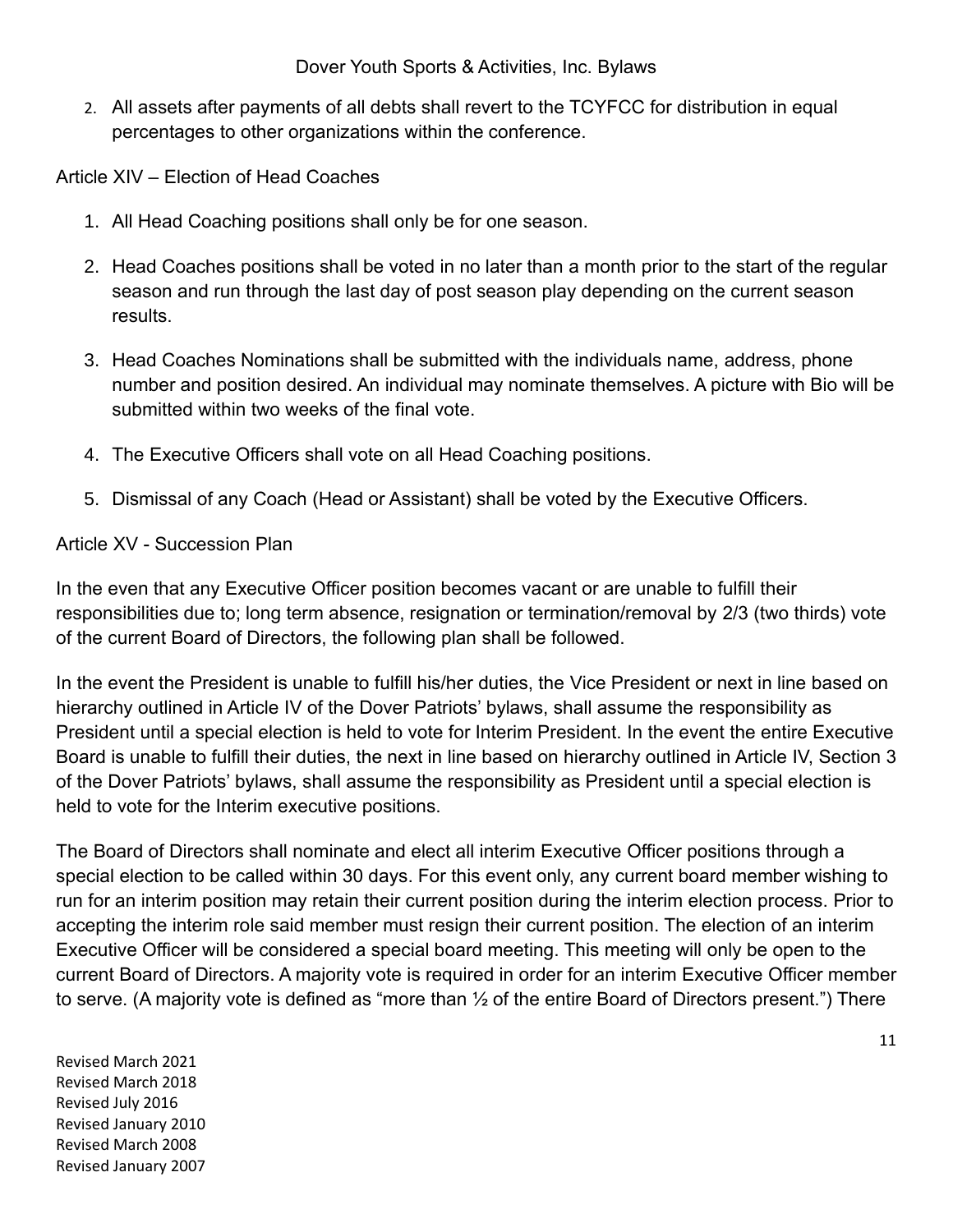will be no voting by proxy or email. The new interim Executive Officer members must meet the requirements of an "Executive Officer Candidate in good standing" as listed in Article IV, Section 1 of the Dover Patriots' bylaws. The new interim Executive Officer members will remain in position for the duration of the current season. At the conclusion of the current season the positions of interim Executive Officer would then become vacant.

- 1. President
- 2. Vice President
- 3. Athletic Director
- 4. Cheer Director
- 5. Assistant Athletic Director
- 6. Assistant Cheer Director
- 7. Treasurer
- 8. Secretary

## Article XVI – Adoption

We, the undersigned Board Members of DYSA, do agree to the conditions set forth in these Bylaws. The terms and conditions stated in the above document shall serve as the basis for the governing of our programs now and in the future. It is our goal to work towards equitability and fairness in both of our sports, football and cheerleading. We will act in such a manner to further the ideals set forth by DYSA, we will do this while remaining unbiased and impartial toward all our programs. We have voted to adopt these Bylaws this day March 01,2021.

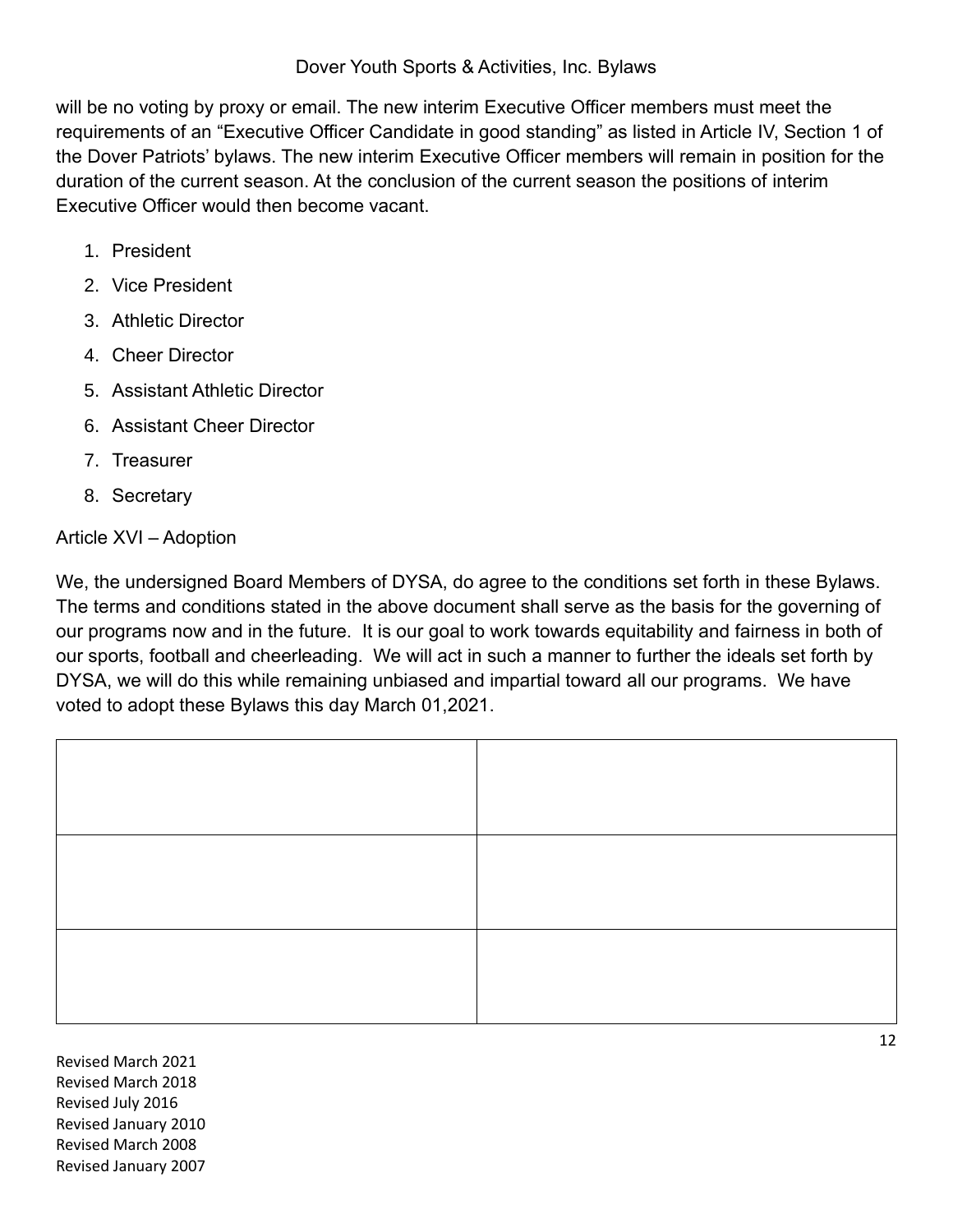| Dover Youth Sports & Activities, Inc. Bylaws |  |
|----------------------------------------------|--|
|                                              |  |
|                                              |  |
|                                              |  |
|                                              |  |
|                                              |  |
|                                              |  |
|                                              |  |
|                                              |  |
|                                              |  |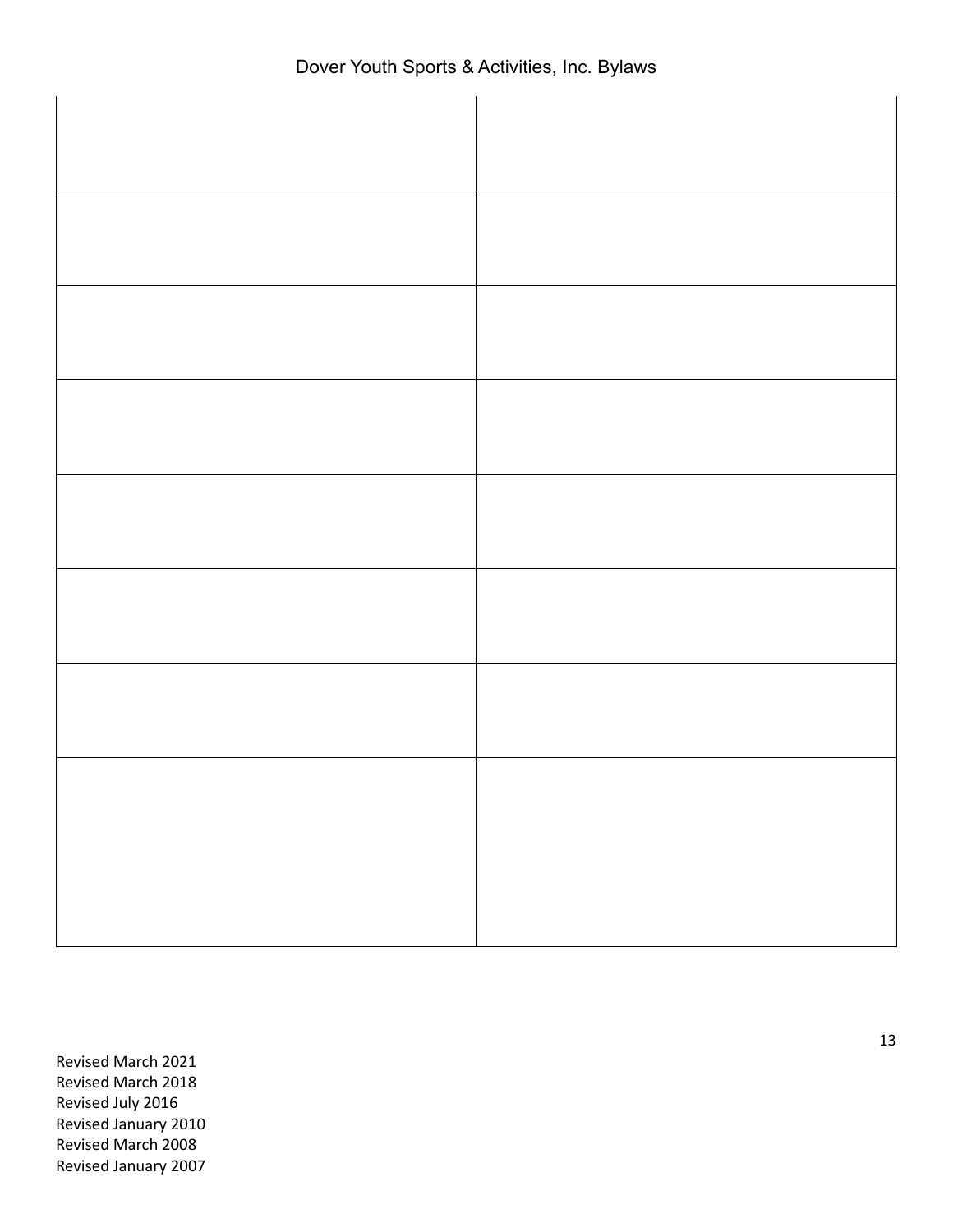Article XVI – Code of Conduct

Coaches, Managers, Players and Spectators **SHALL NOT**:

**RULE 1** *Use foul, abusive, derogatory, or offensive language.*

*\*No exact standard exists nor will the association attempt to list every word or phrase that would be considered a violation of this provision. The DYSA Board Members and Disciplinary Committee reserve complete discretion in determining a violation of this provision as the elective members of the Board/ The Board Members and Disciplinary Committee will consider the context and circumstances in the violating words or phrases that are used relative to any disciplinary action, if any.*

**RULE 2** *Taunt, verbally harasses, threaten, or degrade any other player, coach, manager, spectator or any official, umpire or referee.*

*\*The DYSA Board Members and Disciplinary Committee reserve complete discretion in determining a violation of this provision.*

**RULE 3** *Hit, strike, kick, assault, or offensively touch any other player, coach, manager, spectator official, umpire, or referee, regardless of the intent to injure. Players would be considered in violation of the provision if the contact were considered outside the normal contact of the game.*

*\*Due to unforeseen circumstances and the context of the contact, the DYSA Board and Disciplinary Committee reserve complete discretion in determining if the contact is in violation of this provision.*

**RULE 4** *Engage in any conduct that would be considered unbecoming, unsportsmanlike, or offensive including, but limited to, spitting, throwing equipment or other object, offensive and /or threatening gestures, kicking dirt, and "getting into the face" of another person.*

*\* The DYSA Board and Disciplinary Committee cannot contemplate every scenario or act that would be considered in violation of this provision. Therefore, the Board and Disciplinary Committee reserve complete discretion in determining any violation.*

**RULE 5** *The use or possession of alcohol, drugs, weapons (guns or any other designed device that could cause bodily harm) or being under the influence of drugs or alcohol at any DYSA event or function by any member or person is strictly prohibited by the Board and Tri-County. DYSA has adopted a "ZERO TOLERANCE" policy toward any member or person who violates this provision which will result in an automatic suspension from the association.*